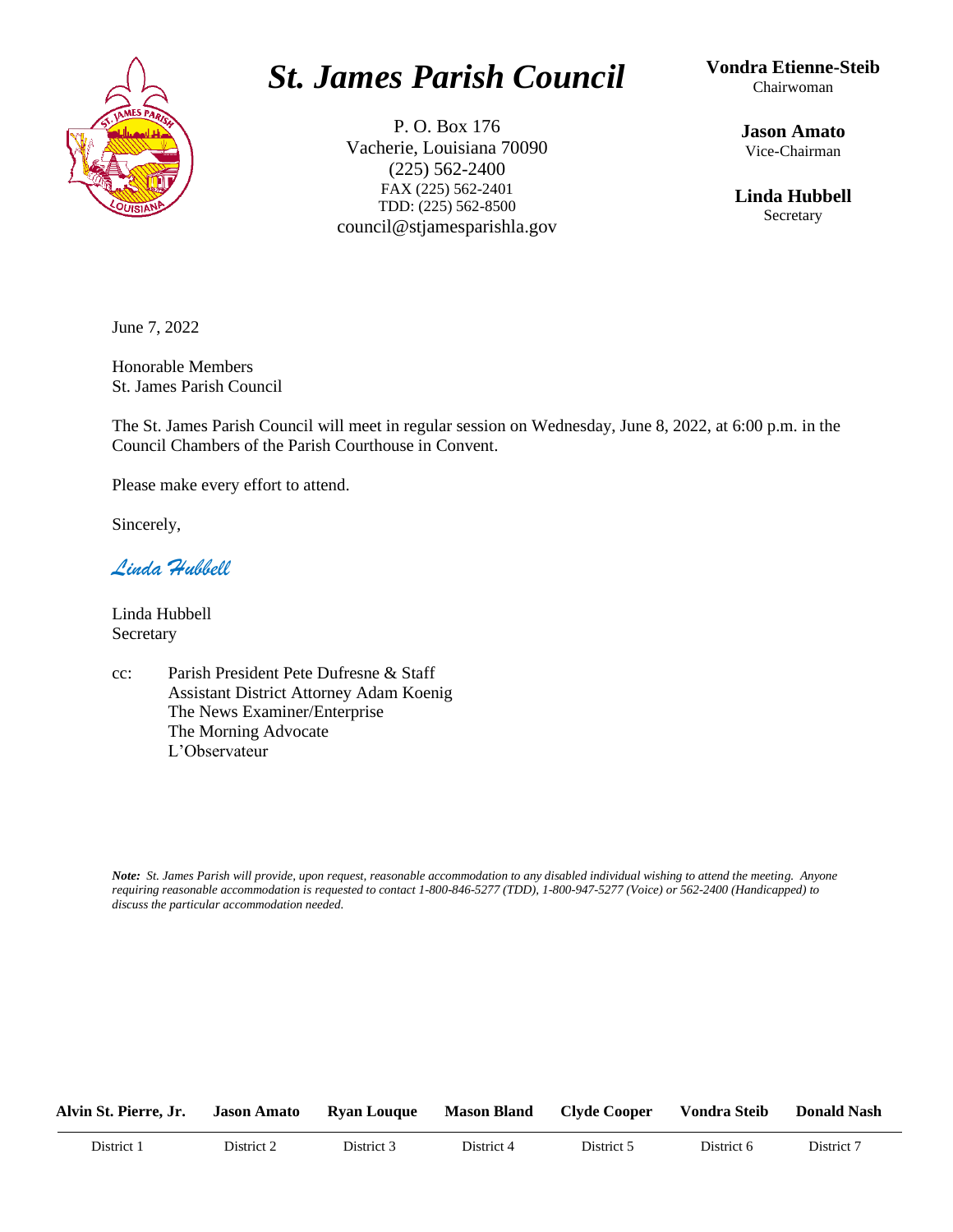#### **AGENDA ST. JAMES PARISH COUNCIL Parish Courthouse – 5800 Hwy 44, Convent, LA WEDNESDAY, JUNE 8, 2022**

#### **6:00 P.M. REGULAR MEETING**

#### **I. CALL TO ORDER & ROLL CALL**

#### **II. PRAYER & PLEDGE**

#### **III. MINUTES**

- 1. Approval of the May 25, 2022 regular meeting minutes
- **IV. FINANCE DEPARTMENT MONTHLY REPORT** 1. Approval of the April 2022 Statement of Revenues and Expenditures

#### **V. PRESIDENT'S REPORT**

**VI. PUBLIC COMMENT** on any agenda item requiring a Council vote in accordance with La. R.S. 42:14.

#### **VII. PRESENTATION**

- 1. [Recognition of Zula Singletary Dupuy on her 100](#page-2-0)<sup>th</sup> birthday (Dufresne)
- 2. [Recognition of Laura Dennis Lewis](#page-3-0) on her 100<sup>th</sup> birthday (Cooper)
- 3. [Recognition of the LHS Baseball Team on winning the Class 3A State Championship](#page-4-0) (Dufresne)

#### **VIII. APPOINTMENTS TO BOARDS AND COMMISSIONS**

1. [Resolution reappointing Mac Bordelon as a District 1 Representative to the St. James Parish](#page-5-0) Economic Development Board (St. Pierre)

#### **IX. OLD BUSINESS**

- 1. Acquisition of Land for Multi-purpose building (Etienne-Steib)
- 2. Update of drainage study for Forrestal to Pool Lane (Nash)

#### **X. NEW BUSINESS**

- 1. [Resolution commending and congratulating the Lutcher High School Baseball Team on](#page-6-0) winning the 2022 Class 3A State Championship (Dufresne)
- 2. [Resolution to approve disbursement of payroll for the June 10, 2022 payroll \(Amato\)](#page-7-0)
- 3. [Resolution to approve disbursement of funds to pay pending current invoices and payables](#page-7-0) (Amato)
- 4. [Resolution scheduling a Board of Review for September 14, 2022 \(Amato\)](#page-9-0)
- 5. Resolution approving the signing of new American Recovery Plan Schedule of Funding between the Governor's Office of Elderly Affairs and St. James Parish Government, Department of Human Resources for July 1, 2022 to June 30, 2023 program year (Dufresne)
- 6. [Resolution accepting Change Order #3 from TBT Contracting Inc. of LA for the East Bank](#page-11-0) Recreation Facility (Dufresne)

#### **XI. DIRECTOR'S REPORT**

#### **XII. COUNCIL MEMBER'S REPORT**

#### **XIII. MOTION TO ADJOURN**

To view backup documentation please visit [www.stjamesla.com/agendacenter](http://www.stjamesla.com/agendacenter)

*St. James Parish will provide, upon request, reasonable accommodations to any disabled individual wishing to attend the meeting. Anyone requiring reasonable accommodations is requested to contact 1-800-846-5277 (TTD), 1-800-947-5277 (Voice) or 562-2400 (Handicapped) to discuss the particular accommodation needed.*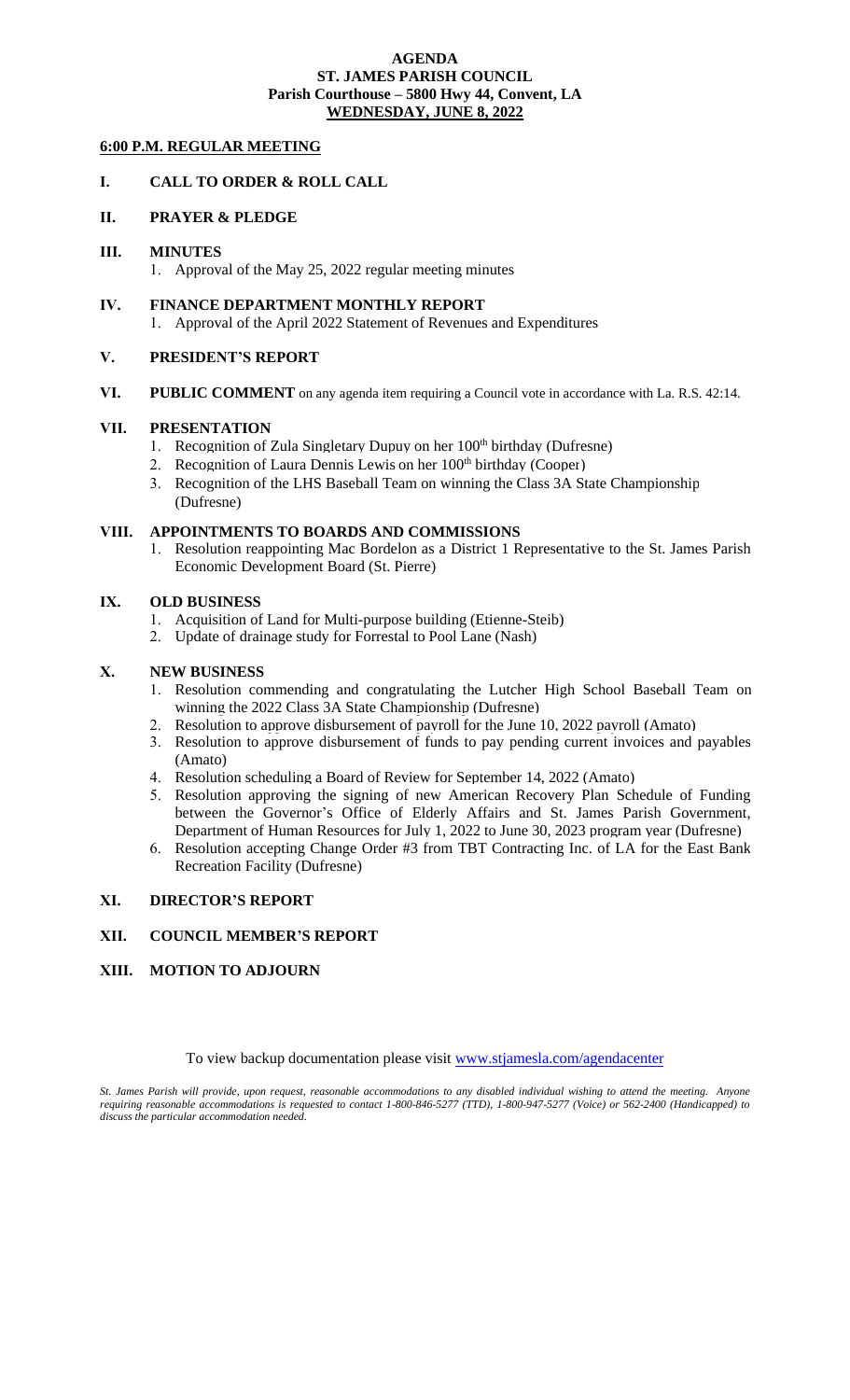

### ST. JAMES PARISH COUNCIL

&

ST. JAMES PARISH PRESIDENT



Hereby grant special recognition and congratulations to

## MS. ZULA SINGLETARY DUPUY

On the celebration of her 100th Birthday On May 24, 2022

Presented this 8nd day of June 2022

**Parish President** 

Council Vice-Chairman

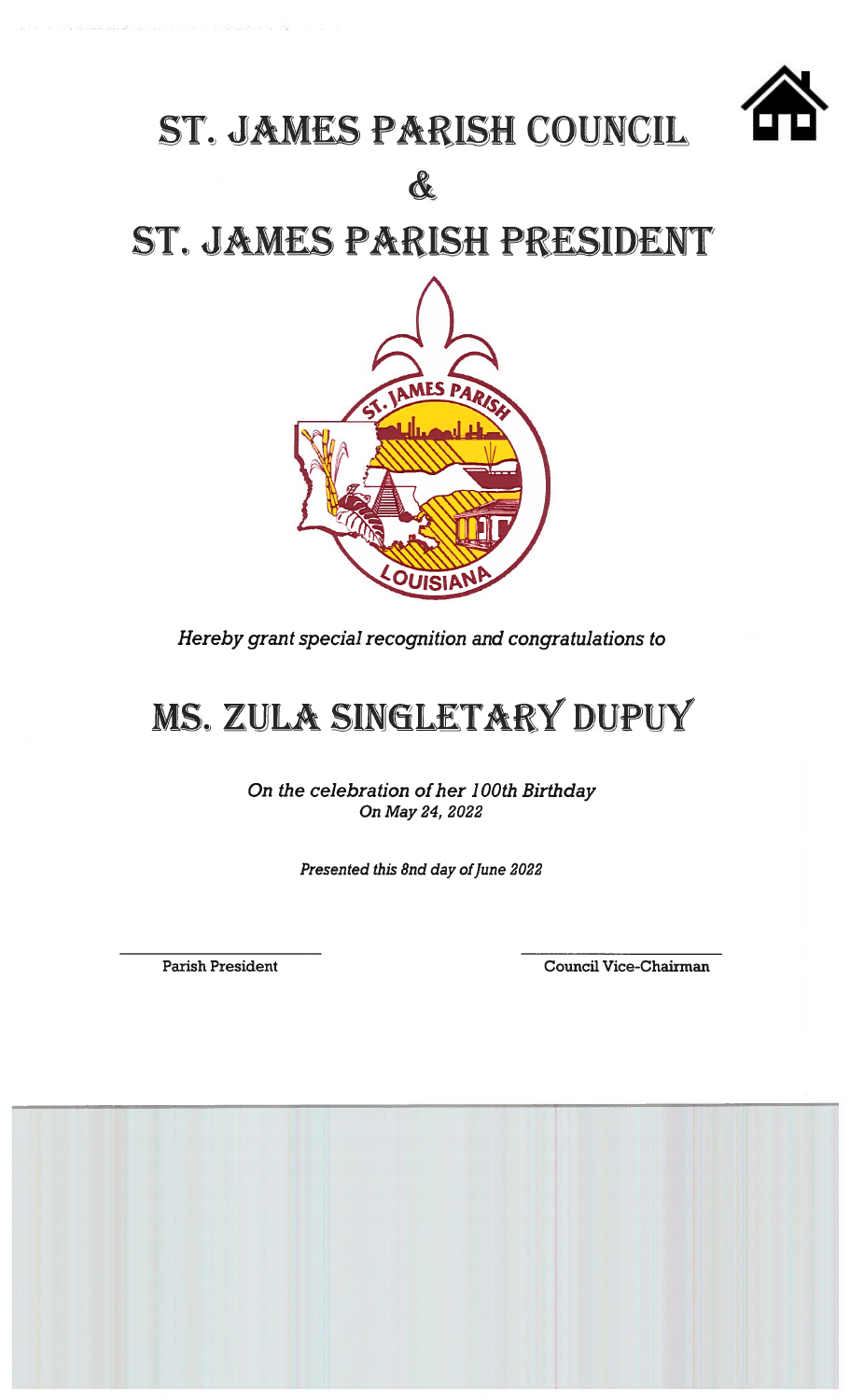

## ST. JAMES PARISH COUNCIL

&

ST. JAMES PARISH PRESIDENT



Hereby grant special recognition and congratulations to

## MS. LAURA DENNIS LEWIS

On the celebration of her 100th Birthday On June 20, 2022

Presented this 8nd day of June 2022

**Parish President** 

Council Vice-Chairman

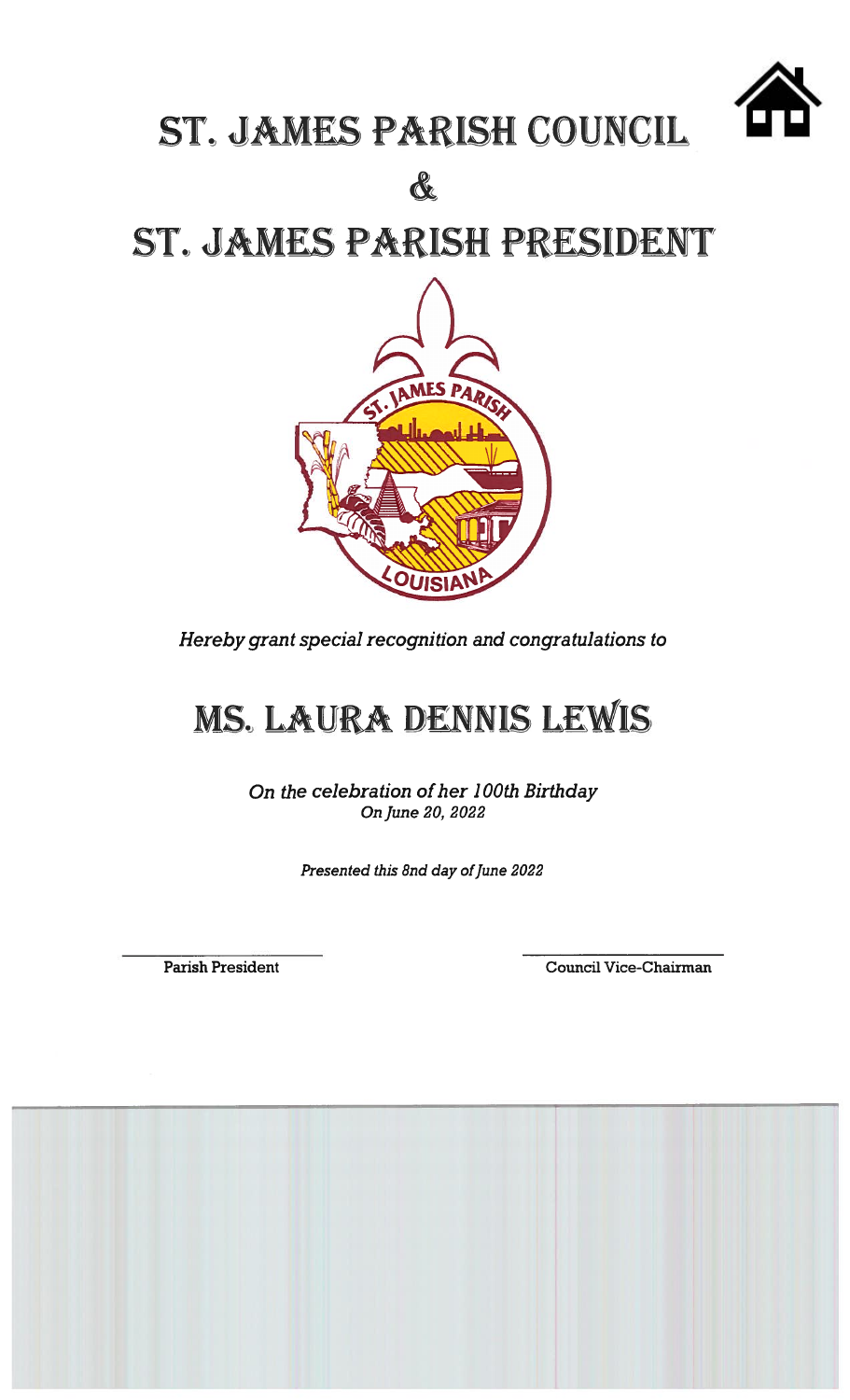

#### **RESOLUTION ST. JAMES PARISH COUNCIL**



#### A RESOLUTION COMMENDING AND CONGRATULATING THE LUTCHER HIGH SCHOOL BASEBALL TEAM ON WINNING THE 2022 CLASS 3A STATE BASEBALL CHAMPIONSHIP

WHEREAS, the 2022 Lutcher High School Baseball Team has reached the pinnacle of high school baseball competition by participating in the 2022 LHSAA Baseball Championships at McMurray Park in Sulphur, LA and winning the Class 3A State Baseball Championship trophy; and,

WHEREAS, this accomplishment, which came through much sacrifice, dedication, and hard work, will always be cherished by the Coaches and Players for the rest of their days; and

WHEREAS, the 2022 3A Bulldogs have joined the 1951 1A, 1967 2A, 1975 3A, and 2013 4A squads as State Baseball Championship teams in Lutcher's proud history; and,

WHEREAS, this state championship is the 51<sup>st</sup> state championship overall in Lutcher High School's athletic history; and,

WHEREAS, the Lutcher Bulldogs Coaches and Team continue to bring positive recognition to St. James Parish; and

WHEREAS, the St. James Parish Council, as the legal governing body of St. James Parish, recognizes the Lutcher Bulldog Coaches and Players for reaching their goal to FINISH!

NOW, THEREFORE, BE IT RESOLVED, by the St. James Parish Council, that the Lutcher High School Bulldog Baseball Team, the coaching staff, administrators, faculty, student body, and the entire "Bulldog Faithful", which includes many fans, are hereby congratulated on winning the LHSAA Baseball Class 3A State Baseball Championship and are commended for their 2022 season. The untiring effort, determination, sportsmanship, and excitement exhibited by the team makes us all proud to be a part of this great parish.

Council Chairman

**Parish President** 

#### $C E R T I F I C A T E$

I, Linda Hubbell, Secretary of the Council of the Parish of St. James, State of Louisiana, hereby certify that the foregoing is a true and correct copy of a resolution adopted by the St. James Parish Council in regular meeting held on the 8th day of June 2022.



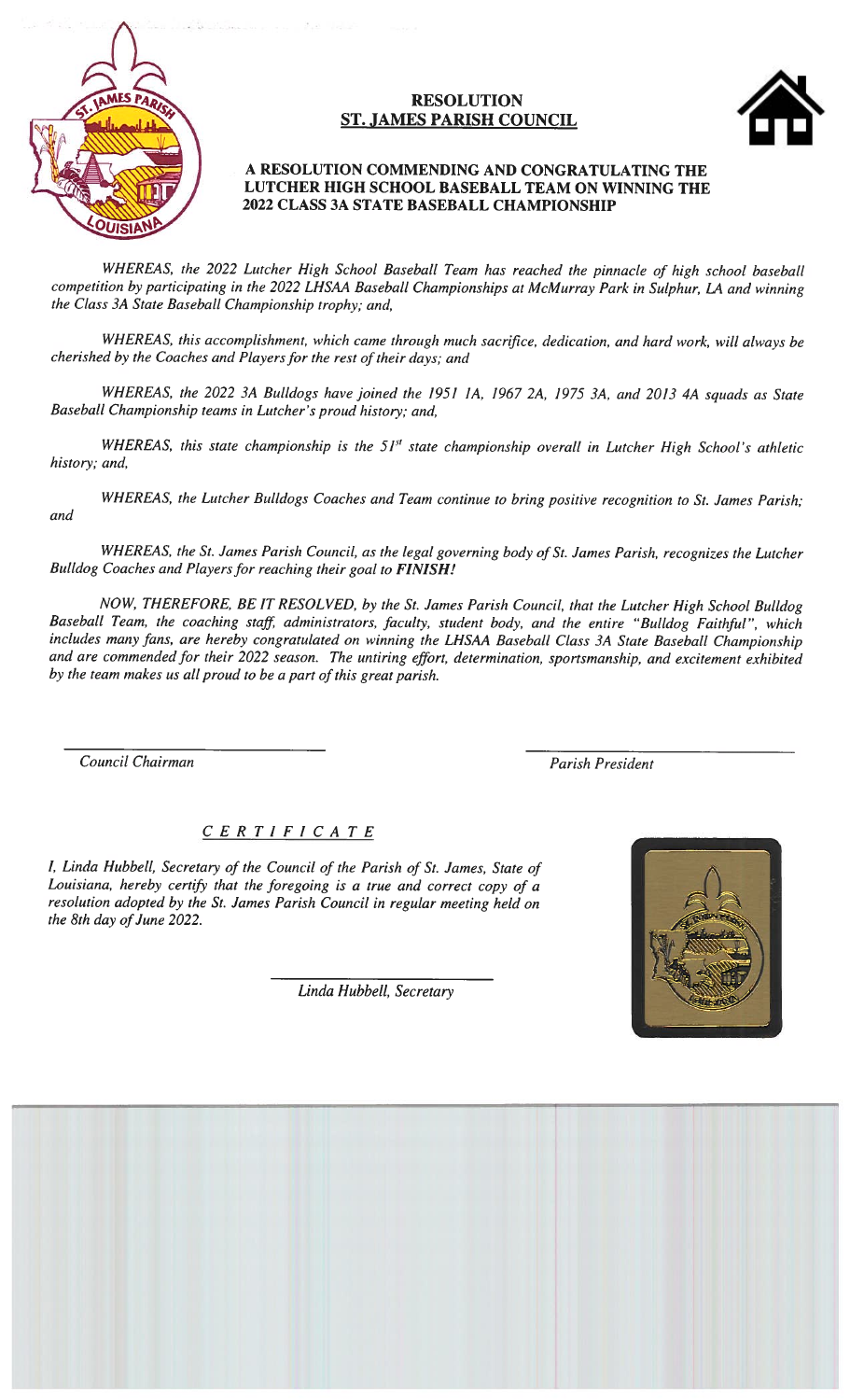The following resolution was offered and moved for adoption by Councilman and seconded by Councilman \_\_\_\_\_\_\_:

#### **RESOLUTION 22-ST. JAMES PARISH COUNCIL**



A RESOLUTION REAPPOINTING MAC BORDELON AS A DISTRICT 1 REPRESENTATIVE TO THE ST. JAMES PARISH ECONOMIC DEVELOPMENT BOARD

WHEREAS, Mac Bordelon, a member of the Economic Development Board from District 1, has since his original appointment rendered services and performed duties faithfully and well; and,

WHEREAS, the term of Mr. Bordelon will expire in June 2022; and,

WHEREAS, it is the wishes of the Parish Council that the tenure of Mr. Bordelon be continued:

NOW, THEREFORE, BE IT RESOLVED, by the St. James Parish Council, that Mac Bordelon, P. O. Box 512, Lutcher, LA 70071, be and he is hereby reappointed as a District 1 Representative to the St. James Parish Economic Development Board, said term to expire June 2025.

And, the resolution was declared adopted on this, the 8th day of June 2022.

Council Vice-Chairman

Secretary

Parish President

Returned to Secretary on

\* \* \* \*

#### CERTIFICATE

I, Linda Hubbell, Secretary of the Council of the Parish of St. James, State of Louisiana, hereby certify that the foregoing is a true and correct copy of a resolution adopted by the St. James Parish Council in regular meeting held on the 8th day of June 2022.

Signed at Vacherie, Louisiana, this 9th day of June 2022.

 $(S E A L)$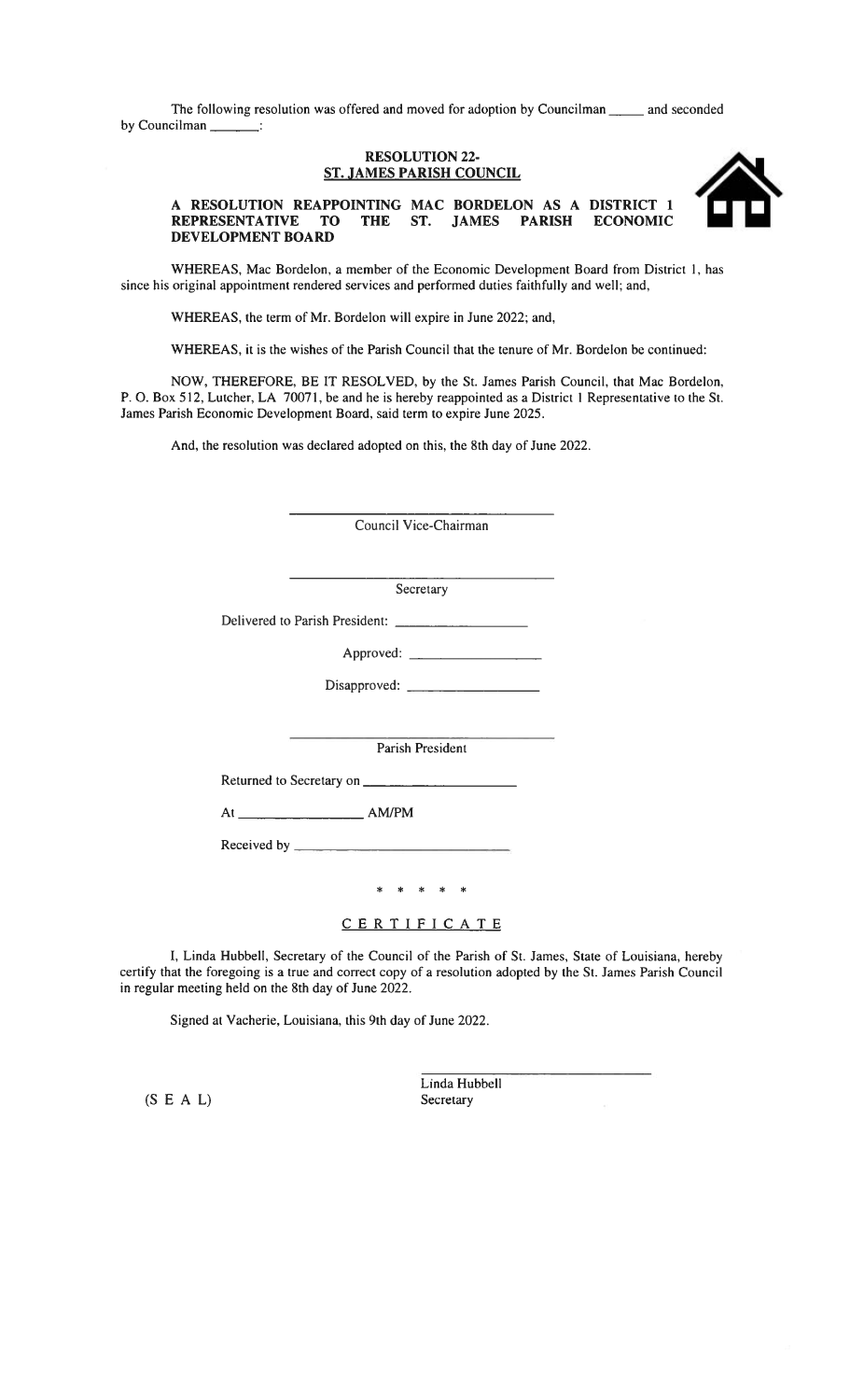The following resolution was offered and moved for adoption by Councilman \_\_\_\_\_\_, seconded by Councilman ------, and unanimously adopted:

#### **RESOLUTION 22-ST. JAMES PARISH COUNCIL**



#### A RESOLUTION COMMENDING AND CONGRATULATING THE LUTCHER HIGH SCHOOL BASEBALL TEAM ON WINNING THE 2022 CLASS 3A STATE **BASEBALL CHAMPIONSHIP**

WHEREAS, the 2022 Lutcher High School Baseball Team has reached the pinnacle of high school baseball competition by participating in the 2022 LHSAA Baseball Championships at McMurray Park in Sulphur, LA and winning the Class 3A State Baseball Championship trophy; and,

WHEREAS, this accomplishment, which came through much sacrifice, dedication, and hard work, will always be cherished by the Coaches and Players for the rest of their days; and

WHEREAS, the 2022 3A Buildogs have joined the 1951 1A, 1967 2A, 1975 3A, and 2013 4A squads as State Baseball Championship teams in Lutcher's proud history; and,

WHEREAS, this state championship is the 51<sup>st</sup> state championship overall in Lutcher High School's athletic history; and,

WHEREAS, the Lutcher Bulldogs Coaches and Team continue to bring positive recognition to St. James Parish; and

WHEREAS, the St. James Parish Council, as the legal governing body of St. James Parish, recognizes the Lutcher Bulldog Coaches and Players for reaching their goal to FINISH!

NOW, THEREFORE, BE IT RESOLVED, by the St. James Parish Council, that the Lutcher High School Bulldog Baseball Team, the coaching staff, administrators, faculty, student body, and the entire "Bulldog Faithful", which includes many fans, are hereby congratulated on winning the LHSAA Baseball Class 3A State Baseball Championship and are commended for their 2022 season. The untiring effort, determination, sportsmanship and excitement exhibited by the team makes us all proud to be a part of this great parish.

> Council Vice-Chairman Secretary Disapproved: \_ Parish President Returned to Secretary on \* \* \* \* \*

> > CERTIFICATE

I, Linda Hubbell, Secretary of the Council of the Parish of St. James, State of Louisiana, hereby certify that the foregoing is a true and correct copy of a resolution adopted by the St. James Parish Council in regular meeting held on the 8th day of June 2022.

Signed at Vacherie, Louisiana, this 9th day of June 2022.

 $(S E A L)$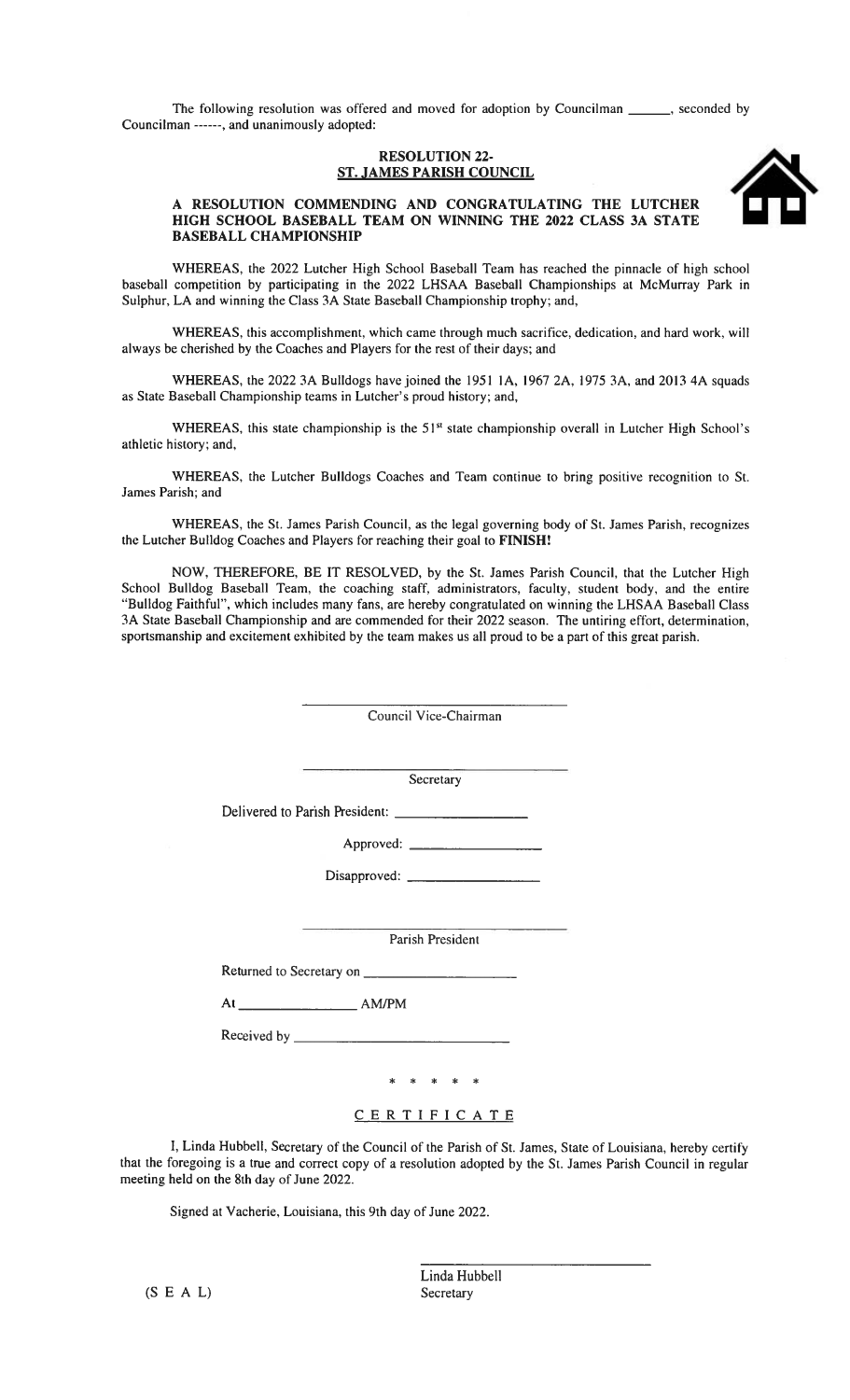The following resolution was offered and moved for adoption by Councilman and seconded by Councilman \_\_\_\_\_:

#### **RESOLUTION 22-ST. JAMES PARISH COUNCIL**



#### A RESOLUTION TO APPROVE DISBURSEMENT OF PAYROLL FOR THE **JUNE 10, 2022 PAYROLL**

WHEREAS, the employee payroll is June 10, 2022 and said payroll is reflected in the payroll disbursement report presented to the Parish Council with this Resolution.

WHEREAS, according to the Home Rule Charter, Article III §C(2)(a)(v), all checks and warrants drawn against the parish treasury shall be approved by a majority vote of the St. James Parish Council and the Parish Council by Resolution authorizes the administration to execute, sign or countersign any such check or draft in accordance with said provision.

THEREFORE, BE IT RESOLVED, that the St. James Parish Council does hereby approve disbursement of the June 10, 2022 payroll and further authorizes the Parish President and Director of Finance to execute all necessary documents, including but not limited to wire transfer forms with financial services institutions, to perfect the disbursement of payroll.

This resolution having been submitted to a vote, the vote thereon was as follows:

YEAS: NAYS: **ABSTAIN: ABSENT:** 

And the resolution was declared adopted on this, the 8th day of June 2022.

Council Vice-Chairman

Secretary

Delivered to Parish President: \_

Parish President

Returned to Secretary on \_\_

 $At$   $\qquad \qquad \qquad$  AM/PM

\* \* \* \* \*

#### CERTIFICATE

I, Linda Hubbell, Secretary of the Council of the Parish of St. James, State of Louisiana, hereby certify that the foregoing is a true and correct copy of a resolution adopted by the St. James Parish Council in regular meeting held on the 8th day of June 2022.

Signed at Vacherie, Louisiana, this 9th day of June 2022.

 $(S E A L)$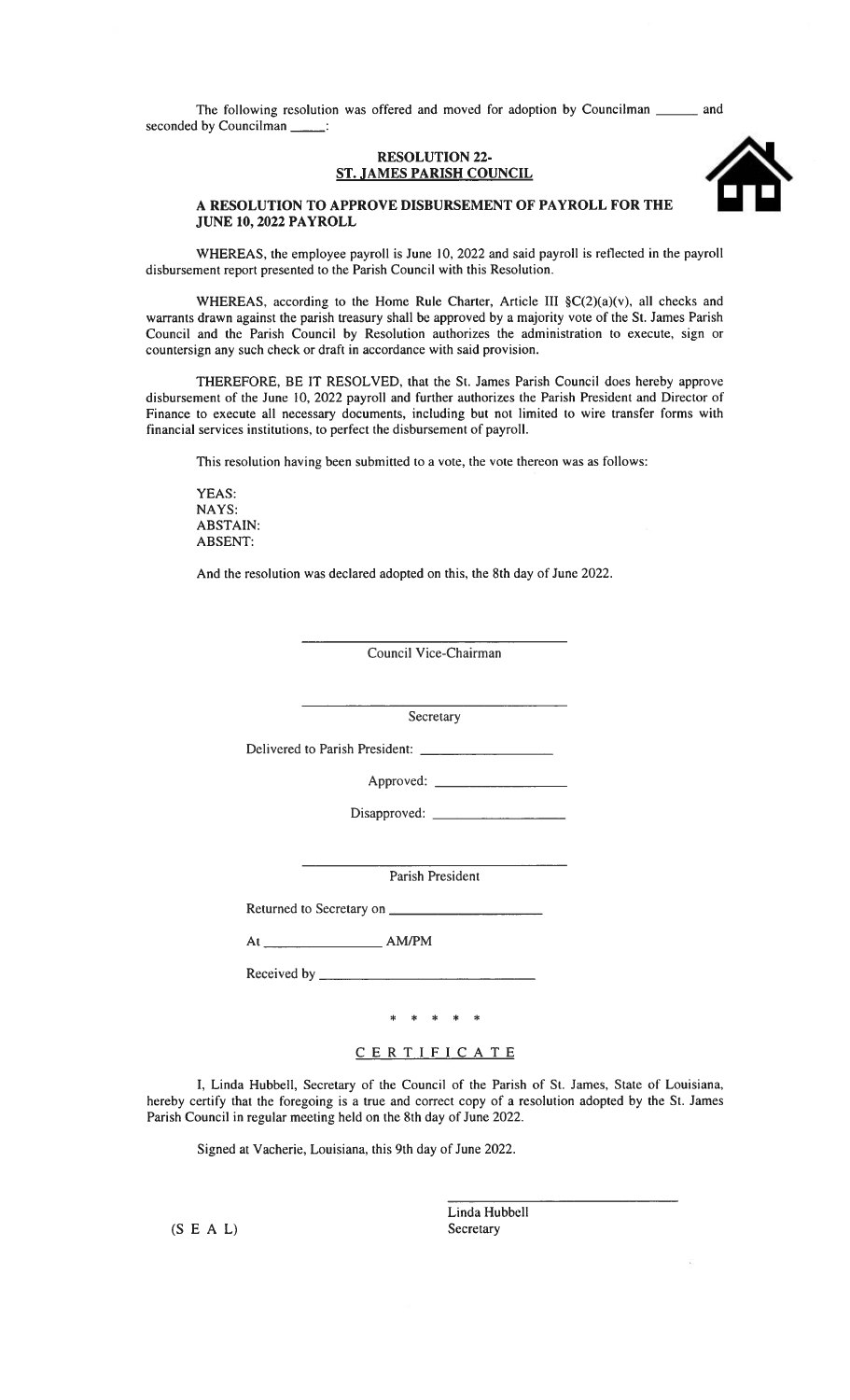The following resolution was offered and moved for adoption by Councilman \_ and seconded by Councilman \_\_\_\_\_\_:

#### **RESOLUTION 22-ST. JAMES PARISH COUNCIL**



#### A RESOLUTION TO APPROVE DISBURSEMENT OF FUNDS TO PAY PENDING CURRENT INVOICES AND PAYABLES

WHEREAS, invoices payable to vendors, employees and other reimbursements due and all other current payables to be processed this week; and.

WHEREAS, according to the Home Rule Charter, Article III  $\S C(2)(a)(v)$ , all checks and warrants drawn against the parish treasury shall be approved by a majority vote of the St. James Parish Council and the Parish Council by Resolution authorizes the administration to execute, sign or countersign any such check or draft in accordance with said provision.

THEREFORE, BE IT RESOLVED, that the St. James Parish Council does hereby approve the disbursement of funds per the distribution report presented to the Parish Council reflecting the pending current invoices and other payables as of Thursday, June 9, 2022.

This resolution having been submitted to a vote, the vote thereon was as follows:

YEAS: NAYS: **ABSTAIN: ABSENT:** 

And the resolution was declared adopted on this, the 8th day of June 2022.

Council Vice-Chairman

Secretary

Delivered to Parish President:

Approved: \_

Parish President

Returned to Secretary on \_\_

Received by \_\_\_\_\_\_

\* \* \* \* \*

CERTIFICATE

I, Linda Hubbell, Secretary of the Council of the Parish of St. James, State of Louisiana, hereby certify that the foregoing is a true and correct copy of a resolution adopted by the St. James Parish Council in regular meeting held on the 8th day of June 2022.

Signed at Vacherie, Louisiana, this 9th day of June 2022.

 $(S E A L)$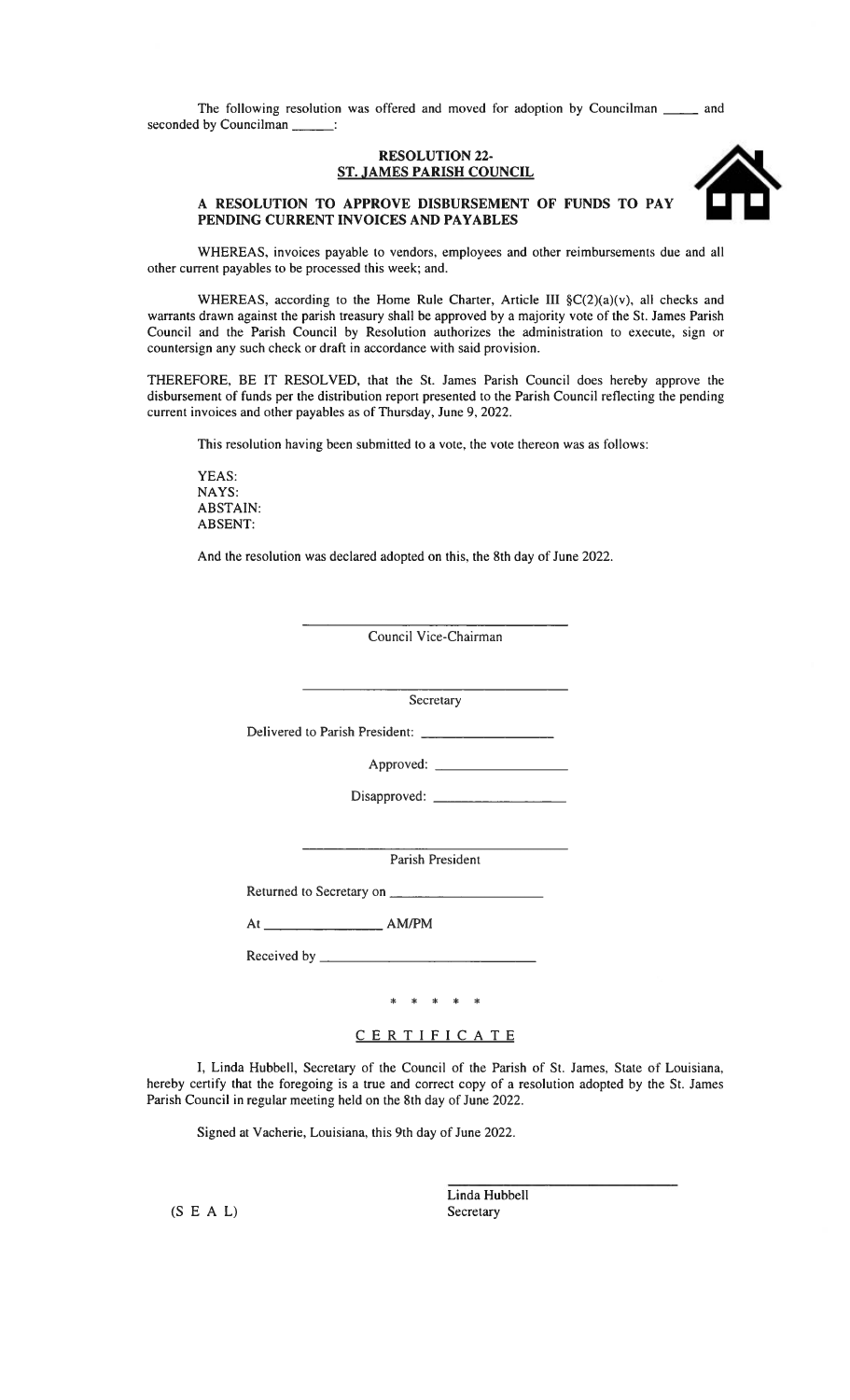The following resolution was offered and moved for adoption by Councilman \_\_\_\_\_, seconded by Councilman ------, and unanimously adopted:

#### **RESOLUTION 22-ST. JAMES PARISH COUNCIL**



BE IT RESOLVED, by the St. James Parish Council that said Council shall sit as a Board of Review at 6:00 P.M. on Wednesday, September 14, 2022, at the Parish Courthouse in Convent, Louisiana, to hear protest from taxpayers on their 2022 assessments.

And, the resolution was declared adopted on this, the 8th day of June 2022.

| Council Vice - Chairman                                                                                                                                                                                                                                                                                                                              |  |
|------------------------------------------------------------------------------------------------------------------------------------------------------------------------------------------------------------------------------------------------------------------------------------------------------------------------------------------------------|--|
| <u> 1980 - Jan Stein Berlin, amerikansk politiker (</u><br>Secretary                                                                                                                                                                                                                                                                                 |  |
| Delivered to Parish President:                                                                                                                                                                                                                                                                                                                       |  |
|                                                                                                                                                                                                                                                                                                                                                      |  |
|                                                                                                                                                                                                                                                                                                                                                      |  |
|                                                                                                                                                                                                                                                                                                                                                      |  |
| Parish President                                                                                                                                                                                                                                                                                                                                     |  |
|                                                                                                                                                                                                                                                                                                                                                      |  |
| $At$ $\qquad \qquad \qquad$ $\qquad \qquad$ $\qquad$ $\qquad$ $\qquad$ $\qquad$ $\qquad$ $\qquad$ $\qquad$ $\qquad$ $\qquad$ $\qquad$ $\qquad$ $\qquad$ $\qquad$ $\qquad$ $\qquad$ $\qquad$ $\qquad$ $\qquad$ $\qquad$ $\qquad$ $\qquad$ $\qquad$ $\qquad$ $\qquad$ $\qquad$ $\qquad$ $\qquad$ $\qquad$ $\qquad$ $\qquad$ $\qquad$ $\qquad$ $\qquad$ |  |
|                                                                                                                                                                                                                                                                                                                                                      |  |
| * * * * *                                                                                                                                                                                                                                                                                                                                            |  |
| CERTIFICATE                                                                                                                                                                                                                                                                                                                                          |  |

I, Linda Hubbell, Secretary of the Council of the Parish of St. James, State of Louisiana, hereby certify that the foregoing is a true and correct copy of a resolution adopted by the St. James Parish Council in regular meeting held on the 8th day of June 2022.

Signed at Vacherie, Louisiana, this 9th day of June 2022.

 $(S E A L)$ 

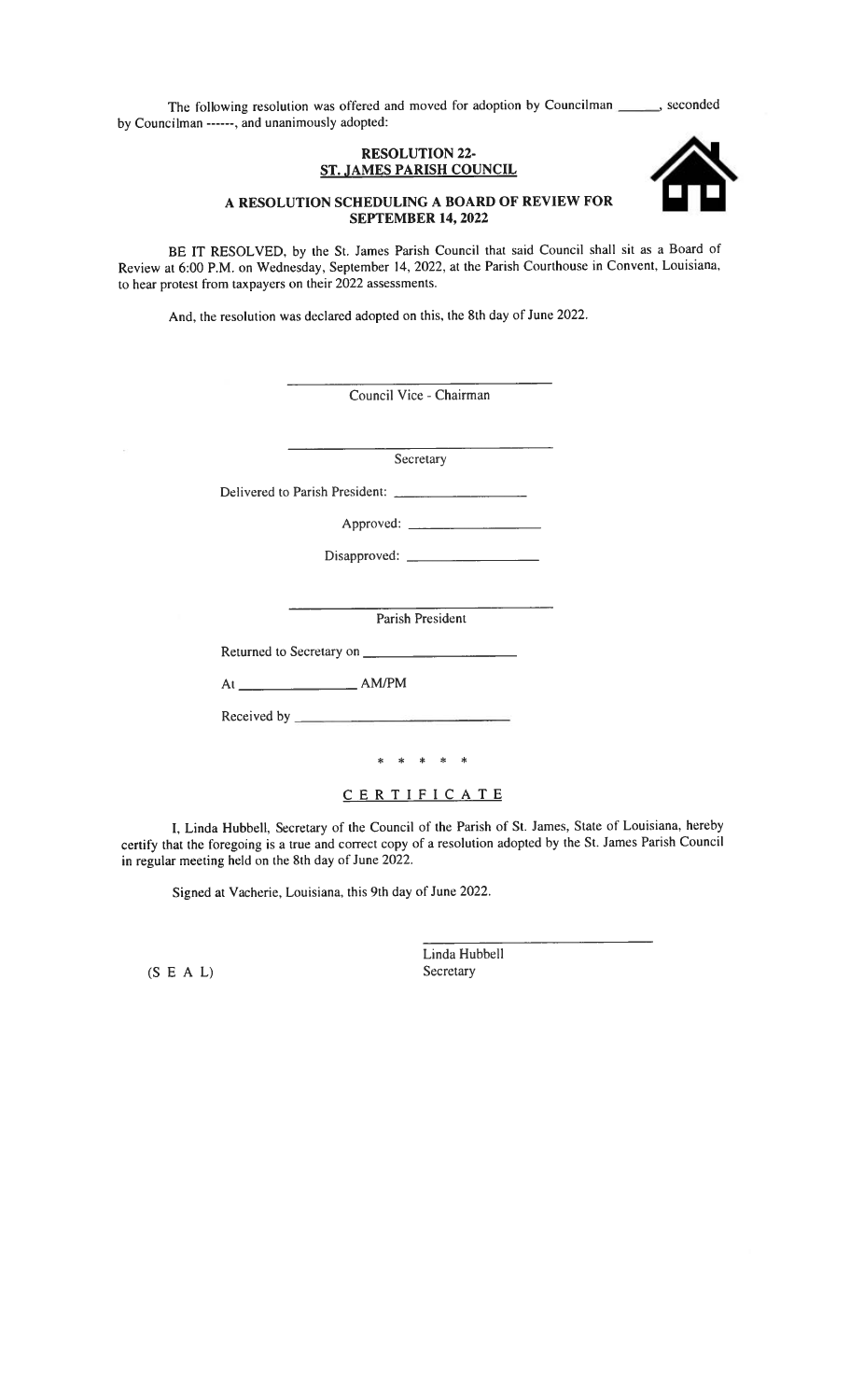

### St. James Parish Assessor

Glenn M. Waguespack

Assessor  $P. O. Box 55$ Convent, Louisiana 70723 Phone: (225) 562-2252  $(225)$  562-2250 Fax: (225) 562-2249

May 31, 2022

St. James Parish Council Ms. Linda Hubbell P.O. Box 176 Vacherie, LA 70090

Dear Ms. Hubbell:

We are requesting to schedule the Board of Review meeting to hear protest from taxpayers on their 2022 assessments for 6:00 p.m., Wednesday, September 14, 2022, in the Courthouse Building in Convent, La.

Thanking you in advance for your time.

Sincerely yours,

GLENN M. WAGUESPACK, Assessor Parish of St. James

GMW:jkm

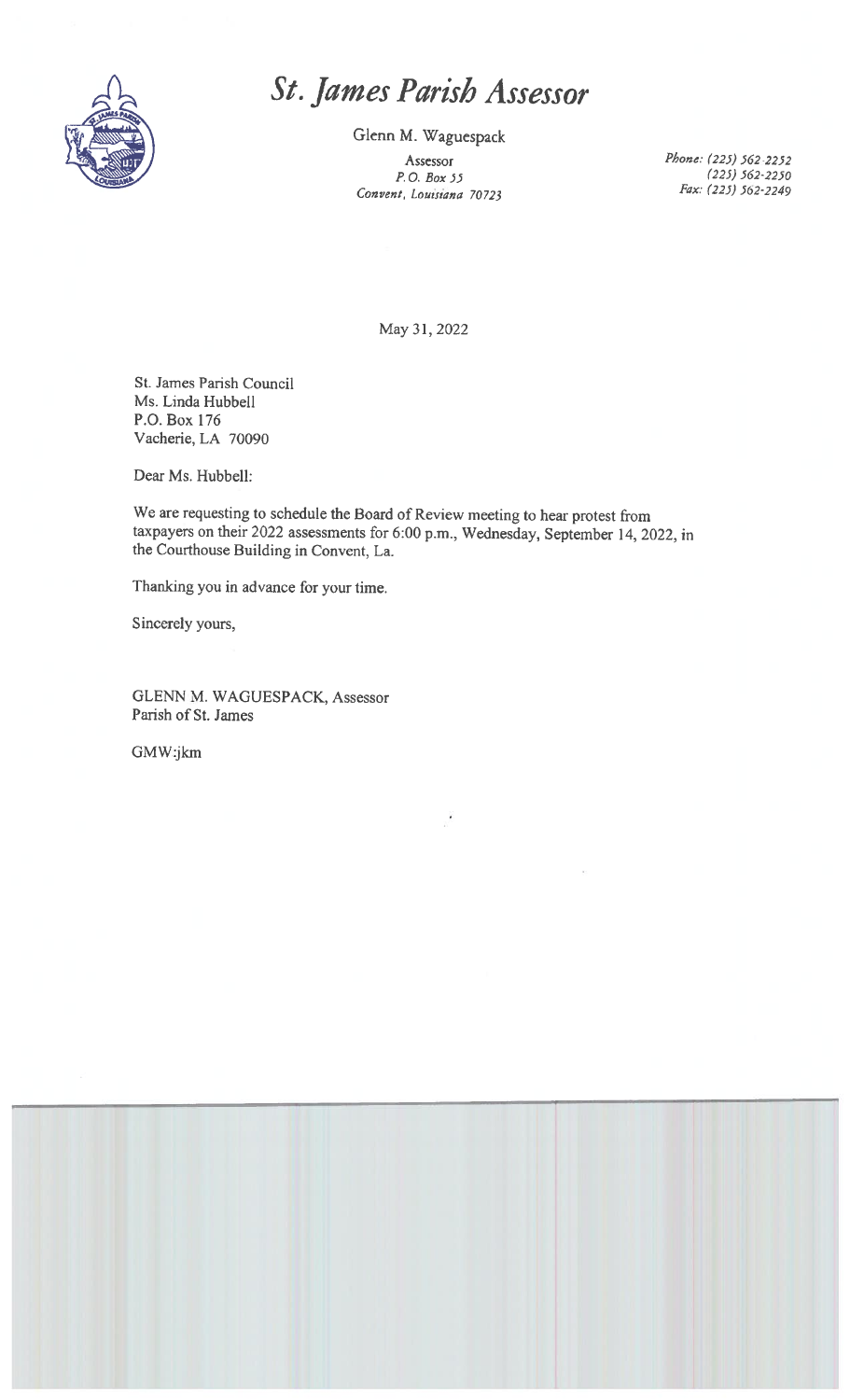The following resolution was offered and moved for adoption by Councilman \_ and seconded by Councilman \_\_\_\_:

#### **RESOLUTION 22-ST. JAMES PARISH COUNCIL**



A RESOLUTION APPROVING THE SIGNING OF NEW AMERICAN<br>RECOVERY PLAN SCHEDULE OF FUNDING BETWEEN THE GOVERNOR'S OFFICE OF ELDERLY AFFAIRS AND ST. JAMES PARISH GOVERNMENT, DEPARTMENT OF HUMAN RESOURCES FOR JULY 1, 2022, TO JUNE 30, 2023 PROGRAM YEAR.

WHEREAS, the St. James Parish Council is the governing board for Area Agency on Aging for St. James Parish; and,

WHEREAS, the St. James Parish President is the chief executive officer of the parish, and,

WHEREAS, American Recovery Plan Schedule of Funding between the Governor's Office of Elderly Affairs is in amount specified by the Governor's Office of Elderly Affairs.

WHEREAS, the St. James Parish Government Department of Human Resources has operated federal, state, and locally funded programs to benefit the elderly and low-income residents of St. James Parish since 1965; and

WHEREAS, the Applicant has the legal, fiscal, and managerial capacity to carry out the project.

NOW, THEREFORE, BE IT RESOLVED, by the St. James Parish Council that the Parish President is authorized to sign the Schedule of Funding without further approval of this Council. A copy of the Schedule of Funding will be furnished at the next regularly scheduled meeting of the Council.

- That the Parish President is authorized to sign assurances, agreements, contracts,  $\mathbf{1}$ . amendments and revisions and other necessary documents required.
- That this resolution is applicable for a period of twelve months unless revoked  $2.$ by the governing body and copy of such revocation shall be furnished to the Governor's Office of Elderly Affairs.

This resolution having been submitted to a vote, the vote thereon was as follows:

YEAS: NAYS: **ABSTAIN: ABSENT:** 

And the resolution was declared adopted on this, the 8th day of June 2022.

Council Vice-Chairman

Secretary

Delivered to Parish President:

Parish President

Returned to Secretary on \_\_

Received by \_\_\_\_\_\_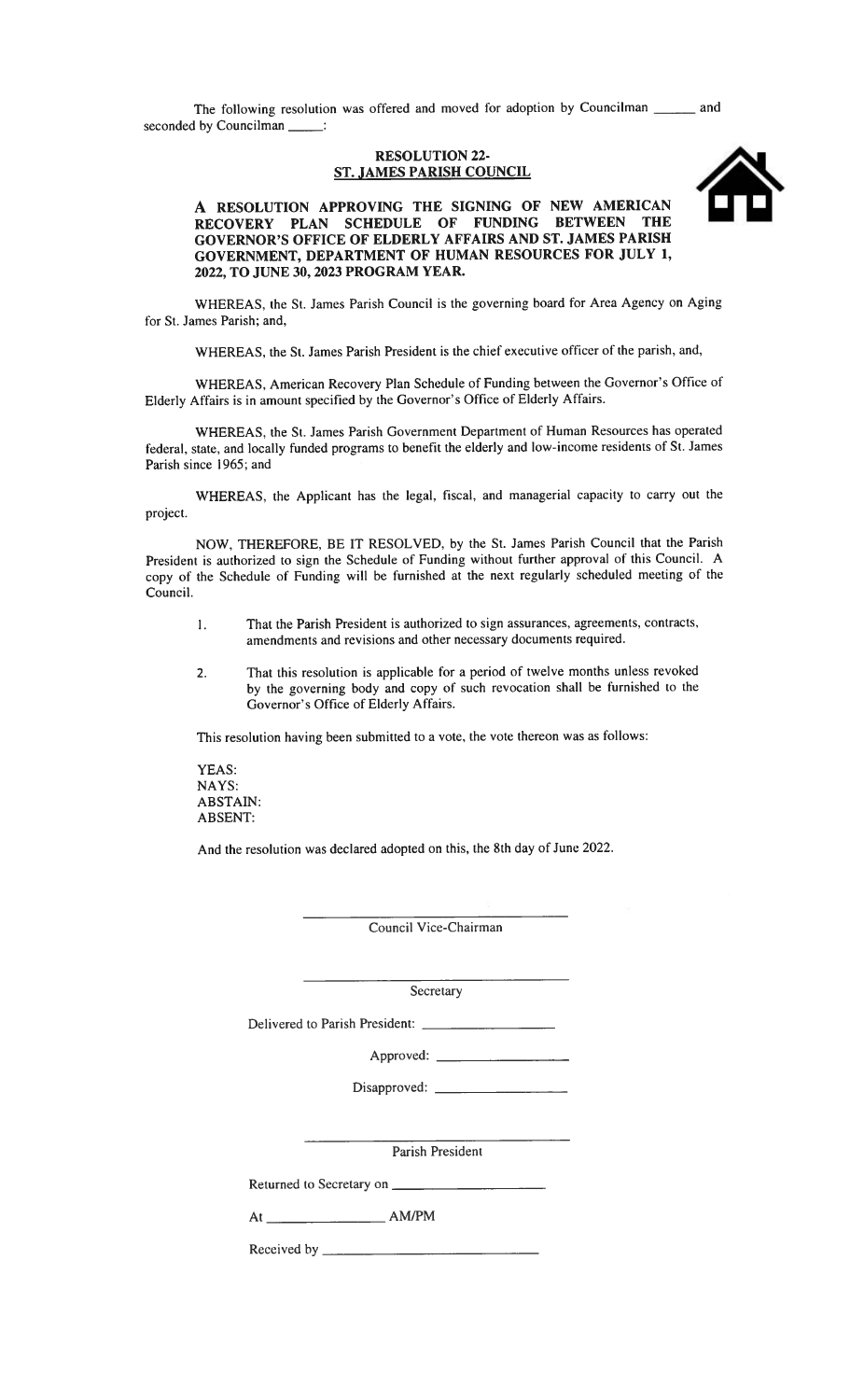#### \* \* \* \* \*

#### CERTIFICATE

I, Linda Hubbell, Secretary of the Council of the Parish of St. James, State of Louisiana, hereby certify that the foregoing is a true and correct copy of a resolution adopted by the St. James Parish Council in regular mee

Signed at Vacherie, Louisiana, this 9th day of June 2022.

 $(S E A L)$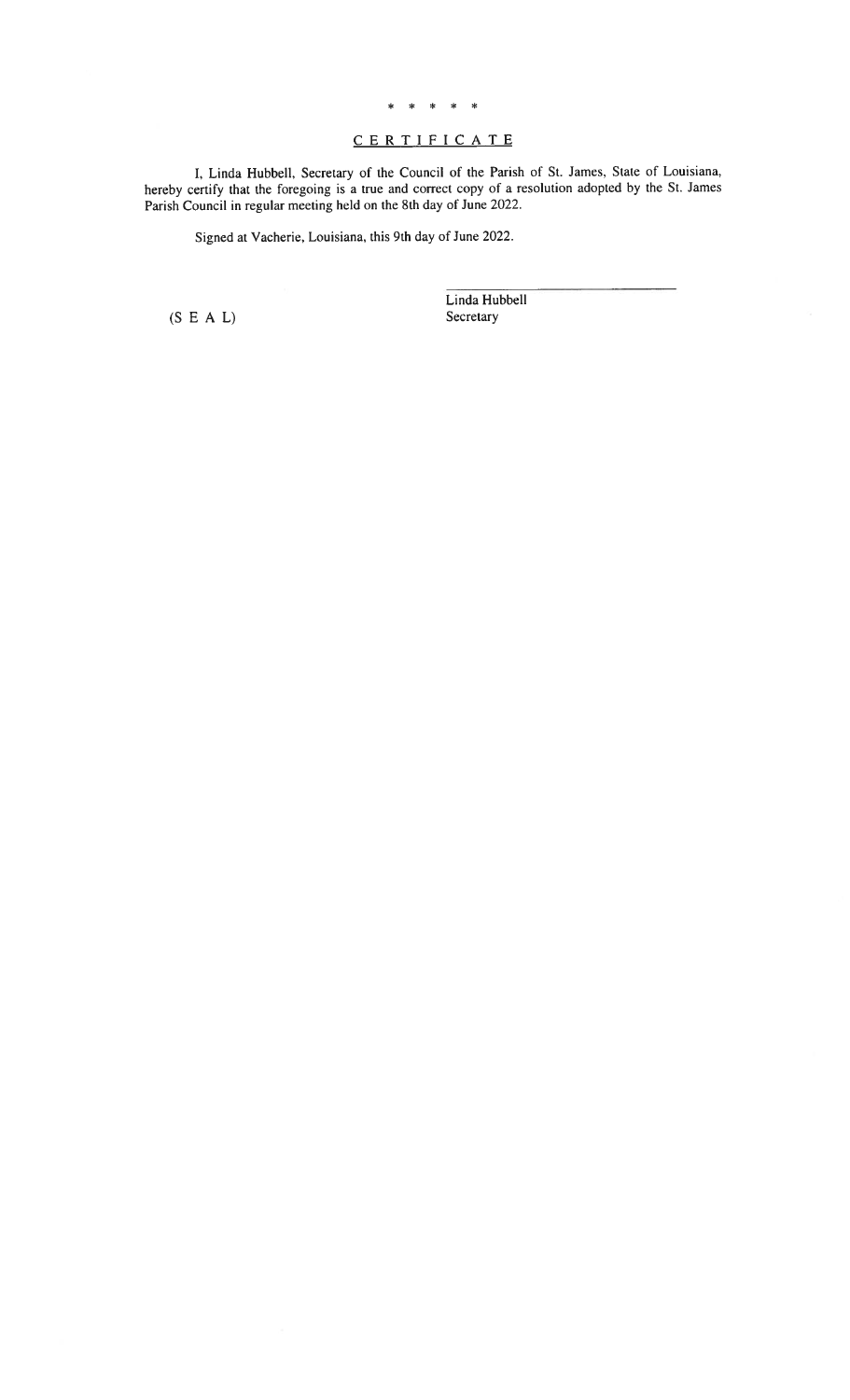### AMERICAN RECOVERY PLAN SCHEDULE OF FUNDING **FISCAL YEAR 2023**

#### St. James Area Agency on Aging **CONTRACTOR:**

| AREA AGENCY ADMINISTRATION:      | \$6,107  | AUDIT:                                        |  |
|----------------------------------|----------|-----------------------------------------------|--|
| <b>SUPPORTIVE SERVICES: IIIB</b> | \$14,995 | <b>STATE MEALS:</b>                           |  |
| <b>CONGREGATE MEALS: IIIC-1</b>  | \$6,426  | <b>STATE HOME-</b><br><b>DELIVERED MEALS:</b> |  |
| HOME-DELIVERED MEALS: IIIC-2     | \$14,702 | <b>STATE HOMEMAKER:</b>                       |  |
| PREVENTIVE HEALTH: IIID          | \$2,375  | <b>STATE</b><br>TRANSPORTATION:               |  |
| <b>CAREGIVER: IIIE</b>           | \$4,040  |                                               |  |

#### Title III Fund Transfer Requested [ ] Yes [ ] No

| <b>TRANSFER OF FUNDS:</b>  | <b>INCREASE</b> | <b>DECREASE</b> |
|----------------------------|-----------------|-----------------|
| AREA AGENCY ADMINISTRATION |                 |                 |
| <b>SUPPORTIVE SERVICES</b> |                 |                 |
| <b>CONGREGATE MEALS</b>    |                 |                 |
| HOME-DELIVERED MEALS       |                 |                 |

#### **CAUTION!** The amounts to be shown here should only be the amounts of the transfers requested and NOT THE TOTAL CONTRACT AMOUNTS AFTER THE TRANSFERS!

| <b>ALLOCATION OF STATE MEALS:</b>  | <b>STATE MEALS ONLY!</b><br><b>STATE HOME-DELIVERED MEALS</b><br>ARE ALWAYS ADDED TO IIIC-2. |
|------------------------------------|----------------------------------------------------------------------------------------------|
| <b>CONGREGATE MEALS IIIC-1</b>     |                                                                                              |
| <b>HOME DELIVERED MEALS IIIC-2</b> |                                                                                              |
| TOTAL                              | THIS TOTAL SHOULD EQUAL THE<br><b>STATE MEALS TOTAL.</b>                                     |

**SIGNATURE** 

**TITLE** 

DATE

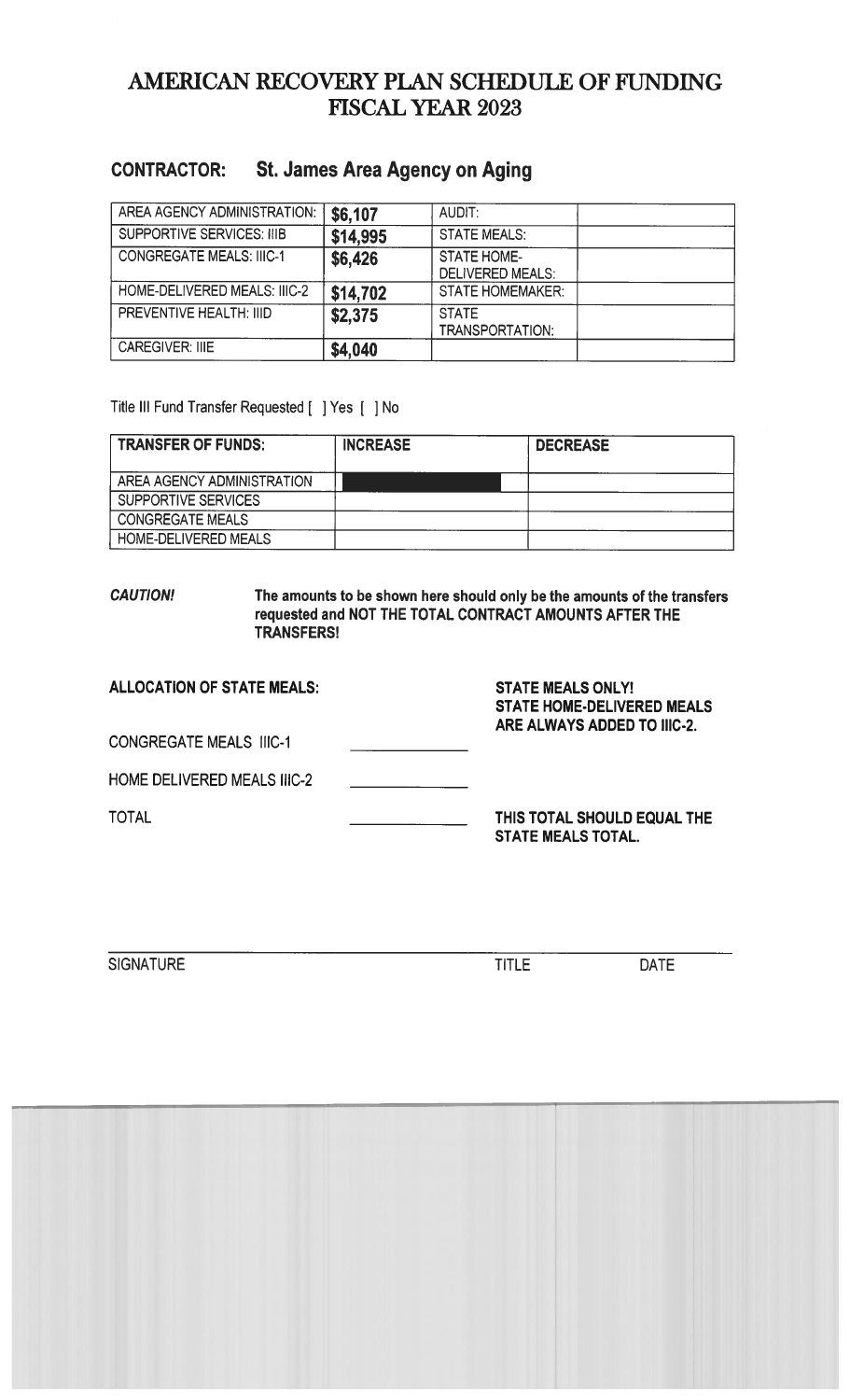The following resolution was offered and moved for adoption by Councilman \_  $_$  and seconded by Councilman \_\_  $\sim$  1

#### **RESOLUTION 22-ST. JAMES PARISH COUNCIL**



#### A RESOLUTION ACCEPTING CHANGE ORDER #3 FROM TBT CONTRACTING, INC. OF LA FOR THE EAST BANK RECREATION **FACILITY**

WHEREAS, the St. James Parish Council did cause the advertisement of, and award the bid to TBT Contracting, Inc. of LA, as prescribed by law, for the East Bank Recreation Facility; and

WHEREAS, the description of work for Change Order #3 is for demolition of existing tiles in 2 front offices, and complete replacement of tile floors, replace gutters and downspouts in areas that were damaged due to Hurricane Ida, and increate project duration due to metal building manufacturer delays on delivery materials to job site; and,

WHEREAS, the total cost amount for Change Order #3 is an increase in the amount of \$6,132.65; and,

NOW, THEREFORE, BE IT RESOLVED, by the St. James Parish Council, that Change Order #3, is hereby accepted, and that Peter A. Dufresne, St. James Parish President and/or his designee, is hereby authorized to sign, execute and administer all documents between TBT Contracting Inc. of LA for the East Bank Recreation Facility.

This resolution having been submitted to a vote, the vote thereon was as follows:

| YEAS:    | Amato, Nash, Cooper, St. Pierre, Bland, Louque, and Etienne-Steib |
|----------|-------------------------------------------------------------------|
| NAYS:    | None                                                              |
| ABSTAIN: | <b>None</b>                                                       |
| ABSENT:  | <b>None</b>                                                       |

And the resolution was declared adopted on this, the 8th day of June 2022.

Council Vice-Chairman

Secretary

Delivered to Parish President:

Parish President

Returned to Secretary on

 $AM/PM$ 

Received by \_\_\_\_\_\_\_\_

\* \* \* \* \*

CERTIFICATE

I, Linda Hubbell, Secretary of the Council of the Parish of St. James, State of Louisiana, hereby certify that the foregoing is a true and correct copy of a resolution adopted by the St. James Parish Council in regular meeting held on the 8th day of June 2022.

Signed at Vacherie, Louisiana, this 9th day of June 2022.

 $(S E A L)$